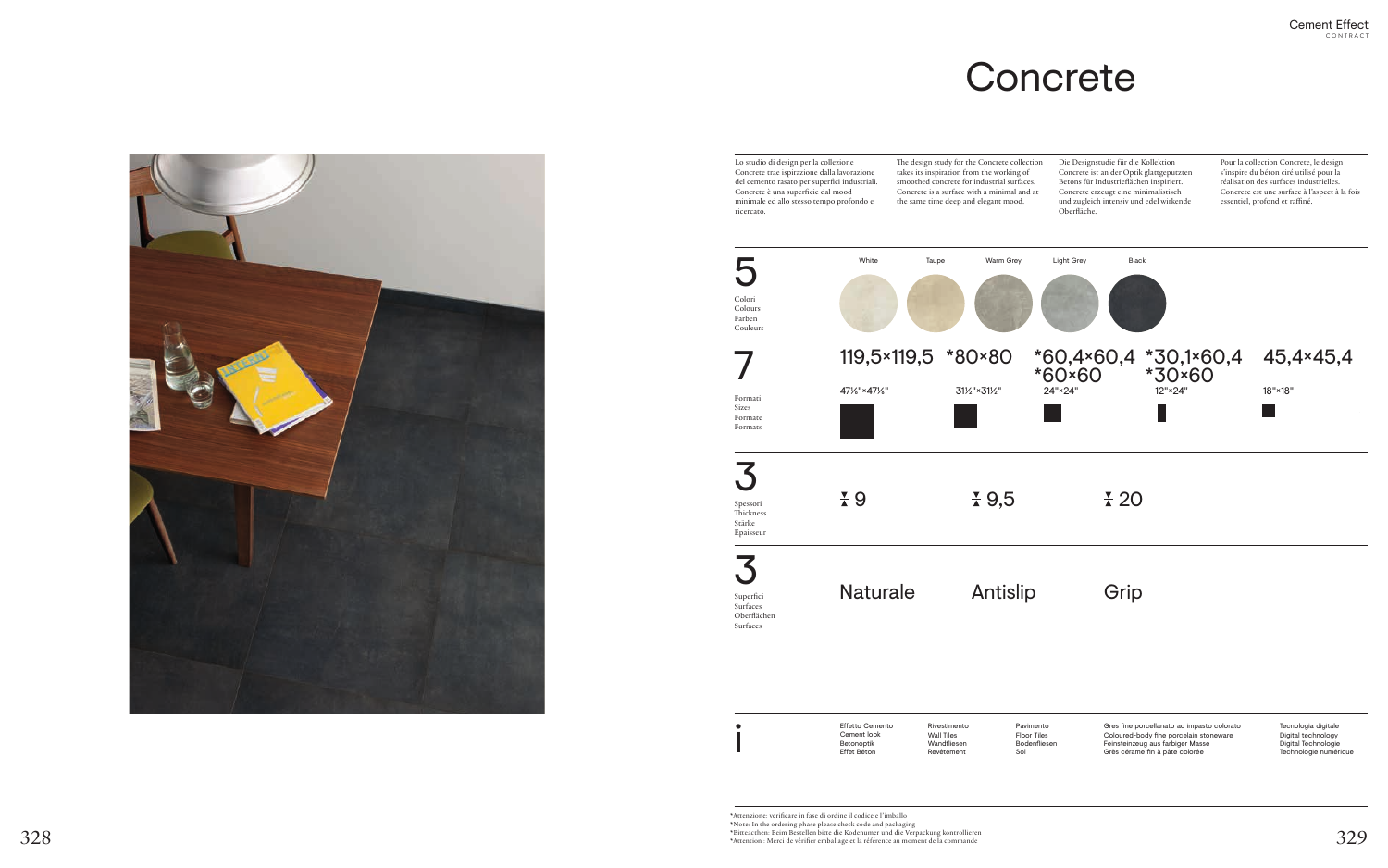Pezzi speciali Special pieces

### **Concrete**





Gres fine porcellanato ad impasto colorato / Tecnologia digitale Coloured-body fine porcelain stoneware / Digital technology



### Taupe





30,1×60,4 **03755** | Concrete Taupe Nat **03761** | Concrete Taupe Antislip Nat 30×60 **00929** | Concrete Taupe Nat/Ret





119,5×119,5 **03037** | Concrete Taupe Nat/Ret

### White



30,1×60,4 **03754** | Concrete White Nat **03759** | Concrete White Antislip Nat 30×60 **00928** | Concrete White Nat/Ret

60,4×60,4 **03742** | Concrete White Nat 60×60 **00934** | Concrete White Nat/Ret



30×30 **00983** | Concrete Mosaico White Nat/Ret

¥9



**03669** | Concrete White Nat/Ret





**03797**| Concrete White Nat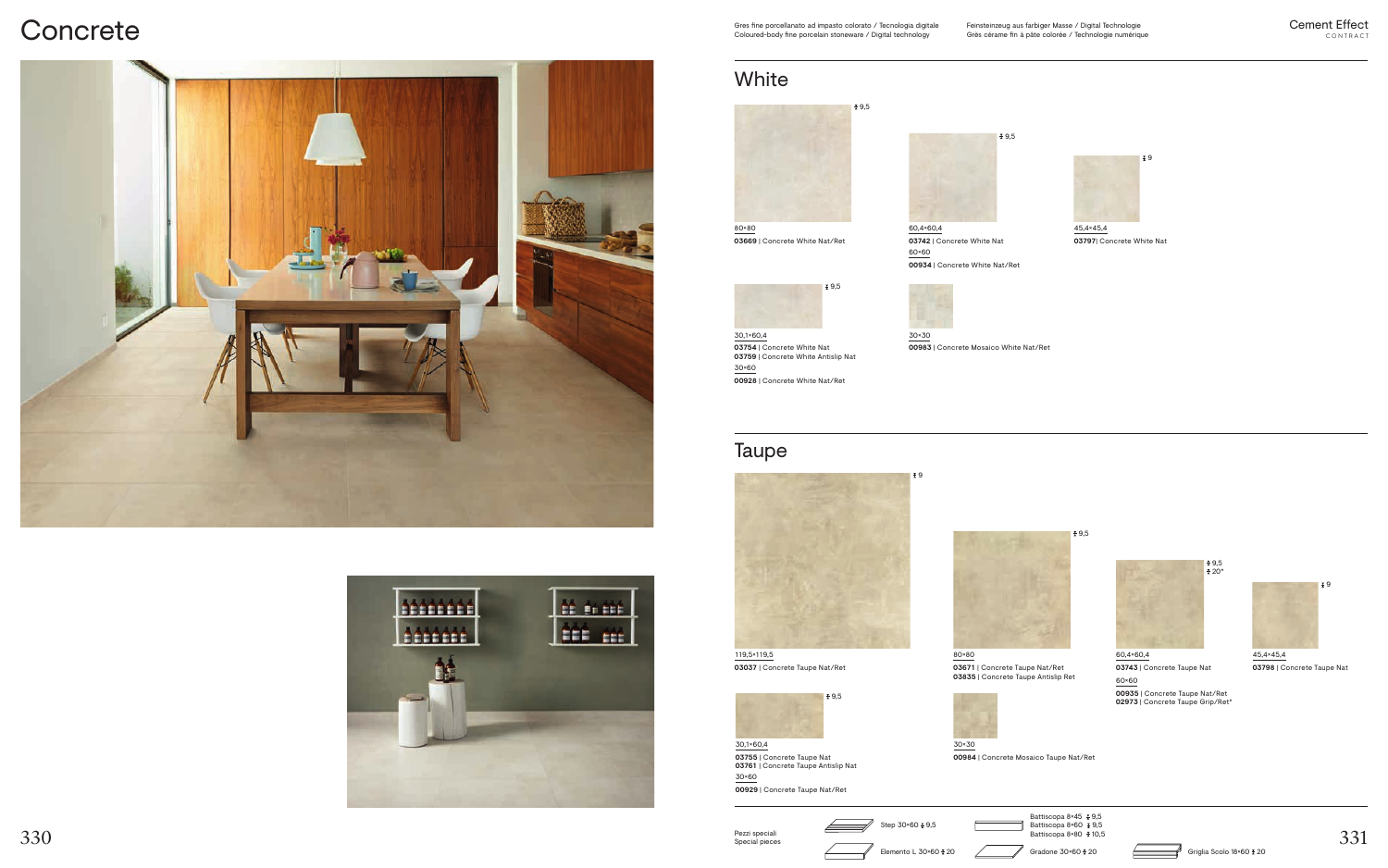Pezzi speciali Special pieces ₹9

## **Concrete**

### Light Grey





30,1×60,4 **03756** | Concrete Light Grey Nat **03762** | Concrete Light Grey Antislip Nat 30×60 **00931** | Concrete Light Grey Nat/Ret



Elemento L 30×60  $\overrightarrow{1}$  20 Gradone 30×60  $\overrightarrow{1}$  20 Griglia Scolo 18×60  $\overrightarrow{2}$  20

Battiscopa 8×80 ¥ 10,5









119,5×119,5 **03038** | Concrete Light Grey Nat/Ret

### Warm Grey





30×30 **00986** | Concrete Mosaico Warm Grey Nat/Ret

9 ∔

30,1×60,4 **03757** | Concrete Warm Grey Nat **03763** | Concrete Warm Grey Antislip Nat 30×60 **00932** | Concrete Warm Grey Nat/Ret

45,4×45,4 **03800** | Concrete Warm Grey Nat





 $*9,5$ 





### 60,4×60,4

**03745** | Concrete Warm Grey Nat 60×60

**00937** | Concrete Warm Grey Nat/Ret **02975** | Concrete Warm Grey Grip/Ret\*



119,5×119,5 **03039** | Concrete Warm Grey Nat/Ret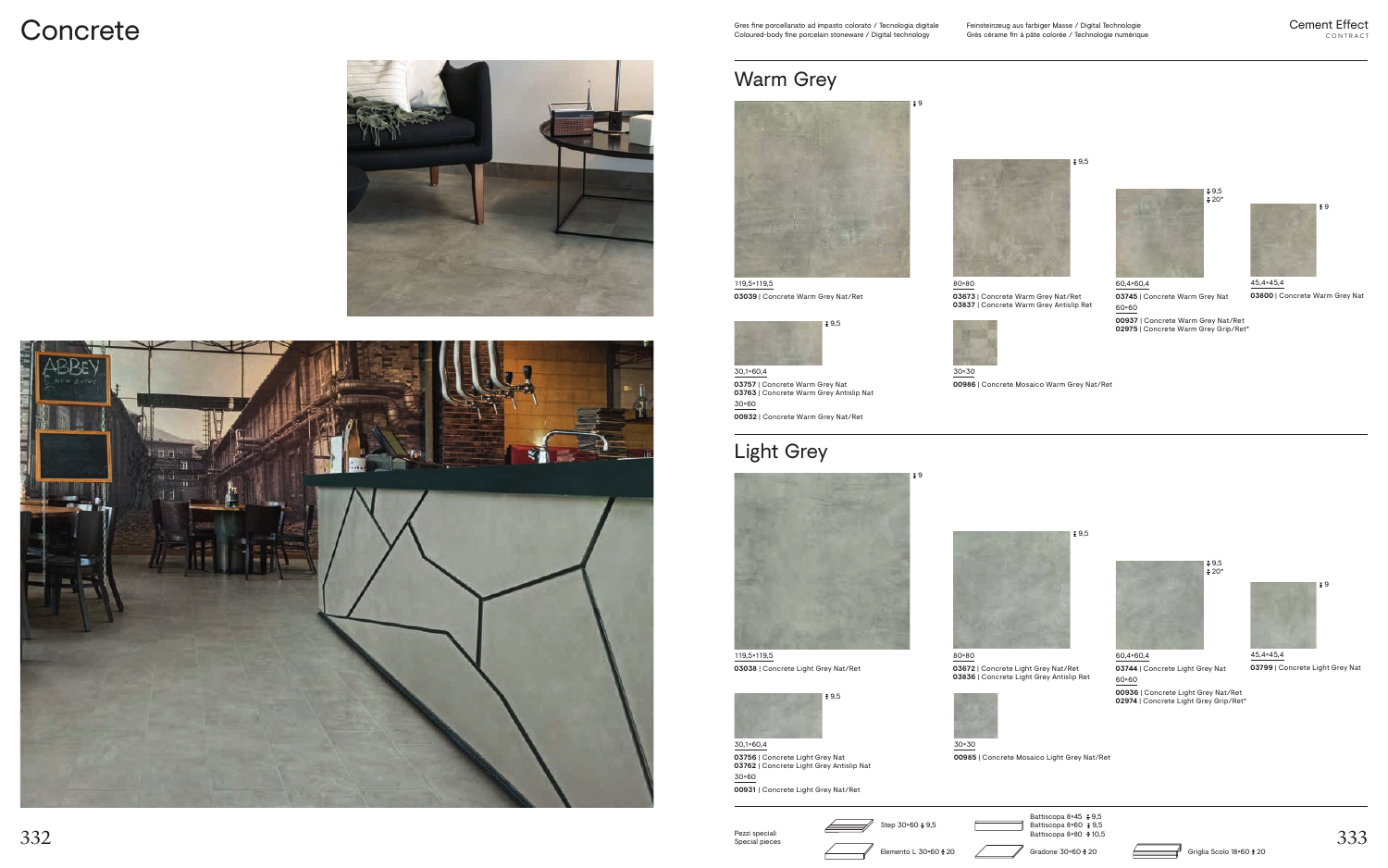





Feinsteinzeug aus farbiger Masse / Digital Technologie Grès cérame fin à pâte colorée / Technologie numérique

## **Concrete**

Black



**00987** | Concrete Mosaico Black Nat/Ret



30,1×60,4 **03758** | Concrete Black Nat **03764** | Concrete Black Antislip Nat 30×60 **00933** | Concrete Black Nat/Ret



80×80 **03674** | Concrete Black Nat/Ret



60,4×60,4 **03746** | Concrete Black Nat 60×60 **00938** | Concrete Black Nat/Ret

9



**03801** | Concrete Black Nat

### Imballi

Packing Verpackung Emballage

| Formato / Size                |   | ₹ MM |
|-------------------------------|---|------|
| 119,5×119,5 Nat/Ret           | P | 9    |
| *80×80 Nat/Ret - Antislip/Ret | P | 9,5  |
| *60,4×60,4 Nat                | P | 9,5  |
| *60×60 Nat/Ret                | P | 9,5  |
| 60×60 Grip/Ret                | P | 20   |
| 45.4×45.4 Nat                 | P | 9    |
| *30,1×60,4 Nat - Antislip     | P | 9,5  |
| *30×60 Nat/Ret                | P | 9,5  |
| *30×30 Mosaico (Su Rete)      | P | 9,5  |
|                               |   |      |

| 8×80 Battiscopa     | P | 10,5 |
|---------------------|---|------|
| 8×60 Battiscopa     | P | 9,5  |
| 8×45 Battiscopa     | P | 9,5  |
| 30×60 Step          | P | 9,5  |
| 30×60 Gradone       | P | 20   |
| 30×60 Elemento L    | P | 20   |
| 18×60 Griglia Scolo | P | 20   |

\*Attenzione: verificare in fase di ordine il codice e l'imballo  $334$  Pezzi speciali Step 30×60  $\footnotesize\bullet$  9.5 Battiscopa 8×45  $\footnotesize\bullet$  Battiscopa 8×60  $\footnotesize\bullet$  9.5 Battiscopa 8×60  $\footnotesize\bullet$  9.5 Battiscopa 8×60  $\footnotesize\bullet$  9.5 Battiscopa 8×60  $\footnotesize\bullet$  9.5 and packed interest det Kodenumer u



Carreaux/Boîte



Mq/Scatola Sqmt/Box Qm/Karton M2/Boîte



Kg/Boîte



Scatole/Paletta Boxes/Pallet Karton/Pallet Boîte/Palette



Mq/Paletta Sqmt/Pallet Qm/Pallet M2 /Palette



Kg/Paletta Kgs/Pallet Kg/Pallet Kg/Palette



Formato Paletta Size Pallet Format Pallet Dim. Palette

| 119,5×119,5 Nat/Ret           | P | 9    | $\overline{2}$  | 2,86                            | 55,5            | 22 | 62,92  | 1221   | 132×132×53 |
|-------------------------------|---|------|-----------------|---------------------------------|-----------------|----|--------|--------|------------|
| *80×80 Nat/Ret - Antislip/Ret | P | 9,5  | $\overline{2}$  | 1,28                            | 27,5            | 50 | 64,0   | 1375   | 120×80×96  |
| *60,4×60,4 Nat                | P | 9,5  | $\overline{3}$  | 1,095                           | 23              | 40 | 43,8   | 920    | 120×80×75  |
| *60×60 Nat/Ret                | P | 9,5  | $\overline{3}$  | 1,08                            | 21,5            | 40 | 43,2   | 860    | 120×80×75  |
| 60×60 Grip/Ret                | P | 20   | $\overline{2}$  | 0,72                            | 32,4            | 32 | 23,04  | 1036,8 | 120×80×75  |
| 45,4×45,4 Nat                 | P | 9    | $5\overline{)}$ | 1,031                           | 19.50           | 66 | 68,04  | 1287   | 120×80×105 |
| *30,1×60,4 Nat - Antislip     | P | 9,5  | 6               | 1,091                           | 22              | 48 | 52,368 | 1056   | 120×80×75  |
| *30×60 Nat/Ret                | P | 9,5  | 6               | 1,08                            | 21,5            | 48 | 51,84  | 1032   | 120×80×75  |
| *30×30 Mosaico (Su Rete)      | P | 9,5  | $5\phantom{.0}$ | 0,45                            | 8,5             | 60 |        |        |            |
|                               |   |      |                 | Pezzi Speciali / Special Pieces |                 |    |        |        |            |
| 8×80 Battiscopa               | P | 10,5 | $7\overline{ }$ | 0,448                           | 11              | 65 |        |        |            |
| 8×60 Battiscopa               | P | 9,5  | 10 <sup>°</sup> | 0.48                            | 11              | 72 |        |        |            |
| 8×45 Battiscopa               | P | 9,5  | 30              | 1,08                            | 23,3            | 30 |        |        |            |
| 30×60 Step                    | P | 9,5  | 6               | 1,08                            | 22              | 36 |        |        |            |
| 30×60 Gradone                 | P | 20   | $\overline{2}$  | 0,36                            | 17              | 36 |        |        |            |
| 30×60 Elemento L              | P | 20   | $\overline{2}$  | 0,36                            | 17              | 30 |        |        |            |
| 18×60 Griglia Scolo           | P | 20   | $\mathbf{1}$    | 0,108                           | $5\phantom{.0}$ | 48 |        |        |            |
|                               |   |      |                 |                                 |                 |    |        |        |            |